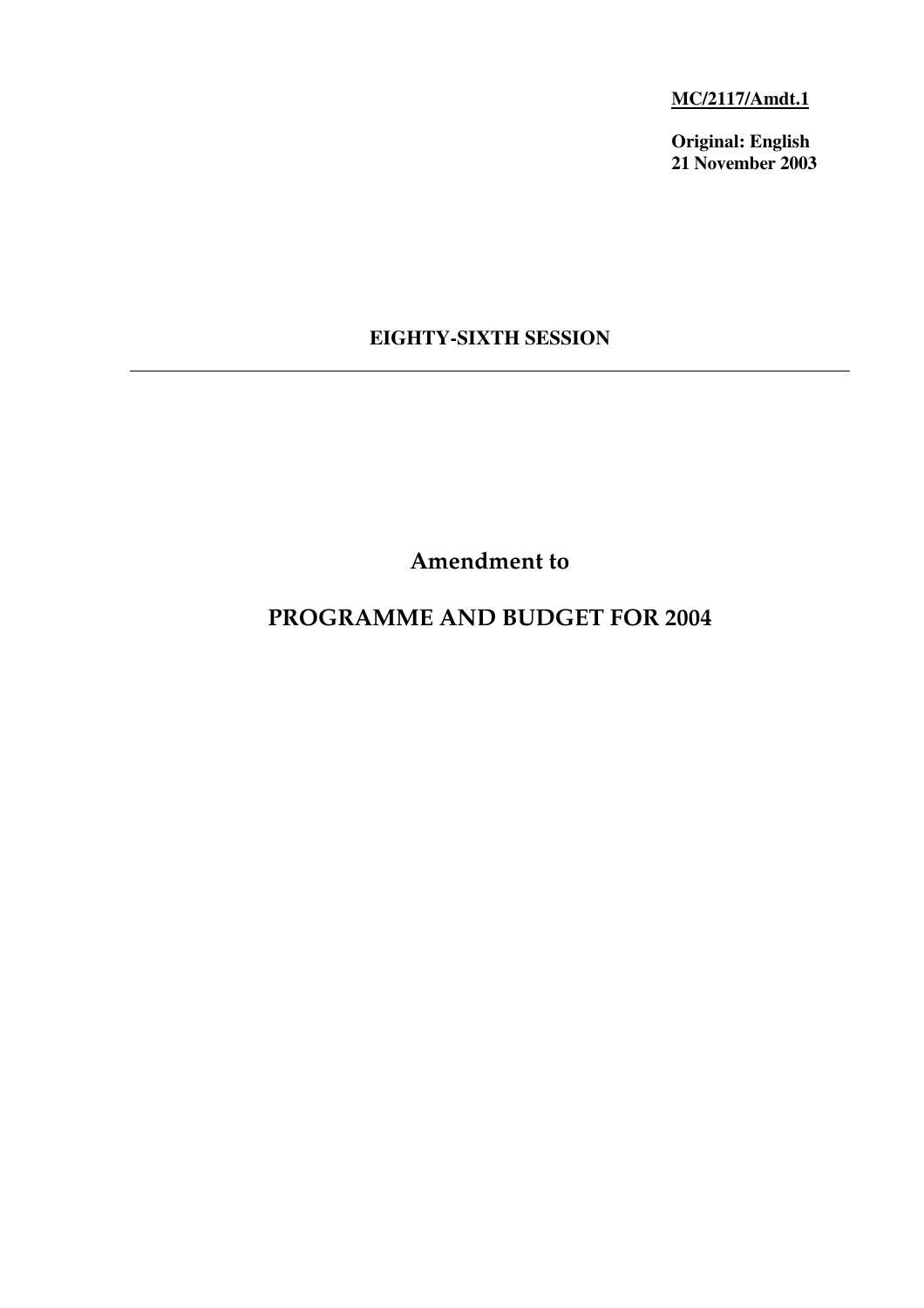### **Amendment to PROGRAMME AND BUDGET FOR 2004**

## **PART I – ADMINISTRATION**

This document presents an amendment to the Administrative Part of the Programme and Budget for 2004 (MC/2117).

# **Amendement au PROGRAMME ET BUDGET POUR 2004**

\_\_\_\_\_\_\_\_\_\_\_\_\_\_\_\_\_\_\_\_\_\_\_\_\_\_\_\_\_\_\_\_\_\_\_\_\_\_\_

## **PARTIE I – ADMINISTRATION**

Le présent document contient un amendement à la partie administrative du Programme et Budget pour 2004 (MC/2117).

## **Enmienda al PROGRAMA Y PRESUPUESTO PARA 2004**

\_\_\_\_\_\_\_\_\_\_\_\_\_\_\_\_\_\_\_\_\_\_\_\_\_\_\_\_\_\_\_\_\_\_\_\_\_\_\_\_

\_\_\_\_\_\_\_\_\_\_\_\_\_\_\_\_\_\_\_\_\_\_\_\_\_\_\_\_\_\_\_\_\_\_\_\_\_\_\_\_

# **PARTE I –ADMINISTRACIÓN**

Este documento contiene una enmienda a la Parte de Administración del Presupuesto para 2004 (MC/2117).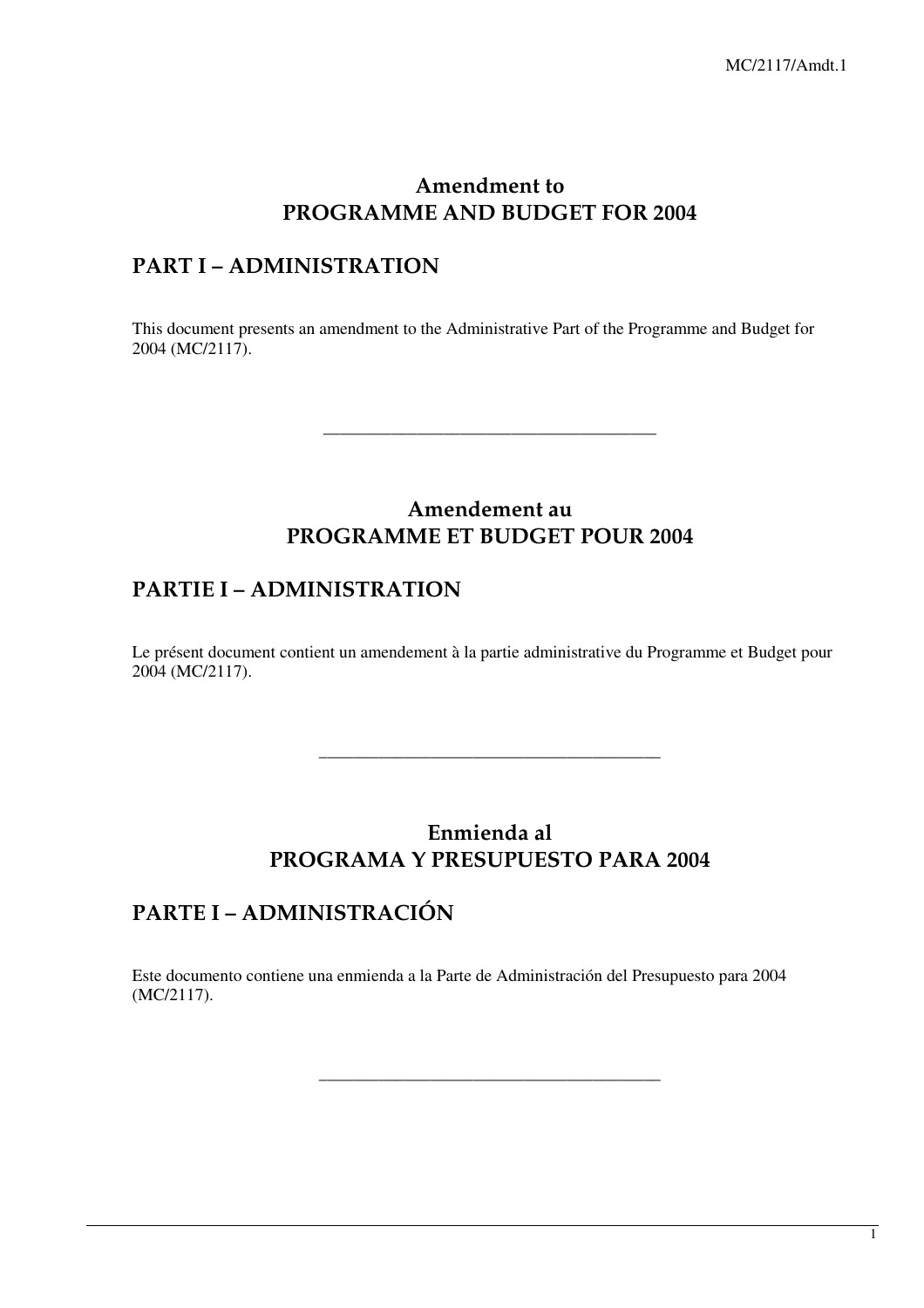### **ADMINISTRATIVE PART OF THE BUDGET**

### **Object of Expenditure**

**(expressed in Swiss francs)**

|                                                                   |                                |                               | 2003 - MC / 2083 / Amdt.1 | 2004 Estimates - Amendment 1   |                              |                                      |                               |                              |                                  |                      |
|-------------------------------------------------------------------|--------------------------------|-------------------------------|---------------------------|--------------------------------|------------------------------|--------------------------------------|-------------------------------|------------------------------|----------------------------------|----------------------|
|                                                                   | Positions<br>Off               | Emp                           | Total                     | Positions<br>Off               | Emp                          | Salaries and Allowances<br>Officials |                               | Travel and<br>Representation | Other<br>Costs                   | Total                |
| Headquarters                                                      |                                |                               | Amount                    |                                |                              |                                      | Employees                     |                              |                                  | Amount               |
| Director General and Deputy Director General                      | 2                              | $\overline{a}$                | 597 000                   | 2                              | $\overline{\phantom{a}}$     | 431 000                              |                               | 150 000                      |                                  | 581 000              |
| <b>Executive Office</b>                                           | 3                              | 3                             | 809 000                   | 3                              | 3                            | 428 000                              | 301 000                       | 40 000                       |                                  | 769 000              |
| Legal Services                                                    | 1                              | $\mathbf{1}$                  | 295 000                   | $\mathbf{1}$                   | 1                            | 90 000                               | 190 000                       | 10 000                       | ٠                                | 290 000              |
| Meetings Secretariat                                              | 1                              | 2                             | 351 000                   | 1                              | $\overline{2}$               | 105 000                              | 247 000                       |                              |                                  | 352 000              |
| <b>Management Coordination</b>                                    |                                |                               |                           | $\mathbf{1}$                   |                              | 142 000                              |                               | 10 000                       |                                  | 152 000              |
| Information Technology and Communications                         | 5                              | 4                             | 1 273 000                 | 4                              | 4                            | 506 000                              | 514 000                       | 20 000                       | L,                               | 1 040 000            |
| Occupational Health                                               |                                | ÷.                            |                           | $\mathbf{1}$                   | $\overline{\phantom{a}}$     | 117 000                              | ÷,                            | 20 000                       | 5 000                            | 142 000              |
| <b>Inspector General</b>                                          | 5                              | 1                             | 828 000                   | 5                              | 1                            | 596 000                              | 86 000                        | 140 000                      | L,                               | 822 000              |
| <b>Migration Management Services</b>                              | 2<br>2                         | ٠<br>$\overline{\phantom{a}}$ | 332 000<br>190 000        | $\mathbf{1}$<br>3              | $\overline{\phantom{a}}$     | 144 000<br>251 000                   | $\overline{\phantom{a}}$<br>٠ | 70 000                       |                                  | 214 000<br>251 000   |
| Assisted Voluntary Returns and Integration<br>Counter-Trafficking | $\overline{2}$                 | $\overline{\phantom{a}}$      | 229 000                   | $\overline{2}$                 | $\overline{\phantom{a}}$     | 204 000                              |                               |                              |                                  | 204 000              |
| Labour Migration                                                  | 1                              | $\overline{a}$                | 131 000                   | $\overline{2}$                 | $\overline{\phantom{m}}$     | 182 000                              |                               |                              |                                  | 182 000              |
| Technical Cooperation on Migration                                | $\overline{2}$                 | $\overline{a}$                | 246 000                   | $\overline{2}$                 | $\overline{\phantom{a}}$     | 213 000                              | $\overline{\phantom{a}}$      |                              |                                  | 213 000              |
| Support staff shared between the above Services                   |                                | $\overline{2}$                | 183 000                   | $\overline{\phantom{a}}$       | 2                            | $\overline{a}$                       | 230 000                       |                              |                                  | 230 000              |
| Migration Health                                                  | 3                              | $\mathbf{1}$                  | 500 000                   | $\overline{2}$                 | 1                            | 257 000                              | 122 000                       | 25 000                       |                                  | 404 000              |
| <b>Migration Policy and Research</b>                              |                                |                               |                           | $\mathbf{1}$                   |                              | 158 000                              | 40 000                        | 60 000                       |                                  | 258 000              |
| Research and Publications                                         | 3                              | 3                             | 755 000                   | 3                              | 3                            | 326 000                              | 379 000                       |                              | 107 000                          | 812 000              |
| Media and Public Information                                      | 3                              | $\mathbf 1$                   | 564 000<br>209 000        | $\overline{2}$                 | 1                            | 238 000                              | 100 000                       |                              | 75 000                           | 413 000              |
| Mass Information                                                  | 2                              | $\overline{a}$                |                           | $\mathbf{1}$                   | $\overline{\phantom{a}}$     | 109 000                              | $\overline{a}$                |                              | Ĭ.                               | 109 000              |
| <b>External Relations</b>                                         | 1                              | 1                             | 380 000<br>492 000        | $\mathbf{1}$                   | 1                            | 178 000                              | 149 000                       | 60 000                       |                                  | 387 000              |
| Donor Relations                                                   | 3                              | $\mathbf{1}$<br>$\mathbf{1}$  | 668 000                   | 3<br>5                         | $\overline{2}$               | 379 000<br>603 000                   | 197 000<br>128 000            |                              |                                  | 576 000<br>731 000   |
| Regional and Diplomatic Advisers<br>Translations                  | 4<br>$\overline{2}$            | $\overline{2}$                | 432 000                   | $\overline{2}$                 | 1<br>$\overline{2}$          | 247 000                              | 169 000                       |                              |                                  | 416 000              |
| <b>Resources Management</b>                                       | 1                              | $\mathbf{1}$                  | 284 000                   | $\mathbf{1}$                   | 1                            | 140 000                              | 93 000                        | 35 000                       |                                  | 268 000              |
| Human Resources Management                                        | 4                              | 6                             | 1 268 000                 | 3                              | 6                            | 350 000                              | 869 000                       |                              |                                  | 1 219 000            |
| Staff Development and Learning                                    | 1                              | $\mathbf{1}$                  | 224 000                   | $\mathbf{1}$                   | 1                            | 116 000                              | 102 000                       |                              |                                  | 218 000              |
| <b>Common Services</b>                                            | 1                              | $\overline{4}$                | 588 000                   | $\mathbf{1}$                   | 4                            | 123 000                              | 437 000                       |                              |                                  | 560 000              |
| Accounting                                                        | 2                              | 5                             | 793 000                   | $\overline{2}$                 | 5                            | 213 000                              | 597 000                       |                              |                                  | 810 000              |
| Budget                                                            | 1<br>1                         | $\overline{2}$<br>3           | 383 000                   | $\mathbf{1}$                   | $\overline{2}$<br>3          | 95 000                               | 262 000                       |                              |                                  | 357 000              |
| Treasury                                                          |                                |                               | 474 000                   | $\mathbf{1}$                   |                              | 124 000                              | 365 000                       |                              |                                  | 489 000              |
| <b>Operations Support</b>                                         | $\overline{2}$                 | 1                             | 477 000                   | $\mathbf{1}$                   | 1                            | 165 000                              | 121 000                       | 70 000                       |                                  | 356 000              |
| <b>Emergency and Post-Conflict</b>                                | 1                              | 1                             | 276 000                   | $\mathbf{1}$                   | 1<br>5                       | 122 000                              | 128 000                       |                              |                                  | 250 000              |
| Movement Management<br><b>Facilitated Migration Services</b>      | 4                              | 5                             | 1 070 000                 | 4<br>$\mathbf{1}$              |                              | 390 000<br>104 000                   | 711 000<br>$\overline{a}$     |                              |                                  | 1 101 000<br>104 000 |
| <b>Project Tracking Unit</b>                                      |                                | 1                             | 82 000                    | $\overline{\phantom{a}}$       | $\overline{\phantom{a}}$     |                                      |                               |                              |                                  |                      |
| Ombudsperson                                                      |                                | $\overline{\phantom{a}}$      | 42 000                    | $\overline{\phantom{a}}$       | $\overline{\phantom{a}}$     | 38 000                               |                               | 5 000                        |                                  | 43 000               |
| <b>Support Staff - Staff Association Committee</b>                |                                | $\overline{\phantom{a}}$      | 47 000                    | $\overline{\phantom{a}}$       | $\overline{\phantom{a}}$     |                                      | 52 000                        |                              |                                  | 52 000               |
| Total - Headquarters                                              | 65                             | 53                            | 15 472 000                | 65                             | 53                           | 7884000                              | 6 589 000                     | 715 000                      | 187 000                          | 15 375 000           |
| Field                                                             |                                |                               |                           |                                |                              |                                      |                               |                              |                                  |                      |
| <b>Missions with Regional Functions (MRFs)</b>                    |                                |                               |                           |                                |                              |                                      |                               |                              |                                  |                      |
| Bangkok, Thailand                                                 | $\overline{2}$                 | 1                             | 344 000                   | $\overline{2}$                 | 1                            | 277 000                              | 52 000                        | 15 000                       |                                  | 344 000              |
| Brussels, Belgium                                                 | $\overline{2}$                 | $\mathbf{1}$                  | 342 000                   | $\overline{2}$                 | $\mathbf{1}$                 | 214 000                              | 85 000                        | 18 000                       | $\overline{a}$                   | 317 000              |
| Budapest, Hungary                                                 | $\mathbf{1}$                   | $\mathbf{1}$                  | 160 000                   | $\mathbf{1}$                   | 1                            | 100 000                              | 39 000                        | 18 000                       | $\overline{a}$                   | 157 000              |
| Buenos Aires, Argentina                                           | 2                              | $\mathbf{1}$<br>$\mathbf{1}$  | 276 000                   | $\overline{2}$                 | $\mathbf{1}$                 | 234 000<br>226 000                   | 28 000                        | 16 000                       | -                                | 278 000              |
| Cairo, Egypt<br>Canberra, Australia                               | $\overline{2}$<br>$\mathbf{1}$ | $\overline{a}$                | 331 000<br>164 000        | $\overline{2}$<br>$\mathbf{1}$ | 1                            | 136 000                              | 43 000<br>$\overline{a}$      | 15 000<br>14 000             | $\overline{a}$<br>$\overline{a}$ | 284 000<br>150 000   |
| Dakar, Senegal                                                    | 1                              | $\mathbf{1}$                  | 166 000                   | $\mathbf{1}$                   | $\mathbf{1}$                 | 109 000                              | 21 000                        | 17 000                       | $\overline{a}$                   | 147 000              |
| Dhaka, Bangladesh                                                 | 1                              | $\mathbf{1}$                  | 169 000                   | $\mathbf{1}$                   | $\mathbf{1}$                 | 147 000                              | 15 000                        | 12 000                       | ٠                                | 174 000              |
| Helsinki, Finland                                                 | 1                              | $\mathbf{1}$                  | 210 000                   | $\mathbf{1}$                   | $\mathbf{1}$                 | 119 000                              | 66 000                        | 12 000                       | -                                | 197 000              |
| Islamabad, Pakistan                                               | 1                              | $\overline{2}$                | 225 000                   | $\mathbf{1}$                   | 2                            | 157 000                              | 37 000                        | 15 000                       | $\overline{a}$                   | 209 000              |
| Lima, Peru                                                        | $\overline{2}$                 | $\mathbf{1}$                  | 374 000                   | $\overline{2}$                 | $\mathbf{1}$                 | 301 000                              | 44 000                        | 16 000                       | $\overline{a}$                   | 361 000              |
| Nairobi, Kenya                                                    | 1                              | $\mathbf{1}$                  | 221 000                   | $\mathbf{1}$                   | 1                            | 169 000                              | 21 000                        | 20 000                       | $\overline{a}$                   | 210 000              |
| New York, United States                                           | 1                              | $\overline{a}$                | 196 000                   | $\mathbf{1}$                   | $\overline{a}$               | 136 000                              | $\overline{\phantom{a}}$      | 14 000                       | $\overline{a}$                   | 150 000              |
| Pretoria, South Africa                                            | 1<br>2                         | $\mathbf{1}$<br>$\mathbf{1}$  | 221 000<br>345 000        | $\mathbf{1}$<br>$\overline{2}$ | $\mathbf{1}$<br>$\mathbf{1}$ | 161 000<br>237 000                   | 30 000<br>70 000              | 18 000<br>18 000             | $\overline{a}$<br>$\overline{a}$ | 209 000<br>325 000   |
| Rome, Italy<br>San José, Costa Rica                               | $\overline{2}$                 | $\mathbf{1}$                  | 374 000                   | $\overline{2}$                 | 1                            | 250 000                              | 40 000                        | 18 000                       | -                                | 308 000              |
| Vienna, Austria                                                   | 2                              | $\mathbf{1}$                  | 359 000                   | $\overline{2}$                 | $\mathbf{1}$                 | 245 000                              | 90 000                        | 18 000                       | $\overline{a}$                   | 353 000              |
| Washington, D.C., United States                                   | 1                              | $\mathbf{1}$                  | 300 000                   | $\mathbf{1}$                   | $\mathbf{1}$                 | 155 000                              | 113 000                       | 18 000                       | $\overline{a}$                   | 286 000              |
| Manila, Philippines - Administrative Centre                       | 3                              | $\overline{2}$                | 533 000                   | 3                              | 2                            | 416 000                              | 32 000                        | 25 000                       | $\overline{a}$                   | 473 000              |
| <b>Country Missions</b>                                           |                                |                               |                           |                                |                              |                                      |                               |                              |                                  |                      |
| Germany                                                           | 1                              | 1                             | 261 000                   | $\mathbf{1}$                   | $\mathbf{1}$                 | 135 000                              | 128 000                       | 14 000                       | ٠                                | 277 000              |
|                                                                   |                                |                               |                           |                                |                              |                                      |                               |                              |                                  |                      |
| Total - Field                                                     | 30                             | 20                            | 5 571 000                 | 30                             | 20                           | 3 924 000                            | 954 000                       | 331 000                      |                                  | 5 209 000            |
| <b>Total Headquarters and Field</b>                               | 95                             | 73                            | 21 043 000                | 95                             | 73                           | 11 808 000                           | 7 543 000                     | 1 046 000                    | 187 000                          | 20 584 000           |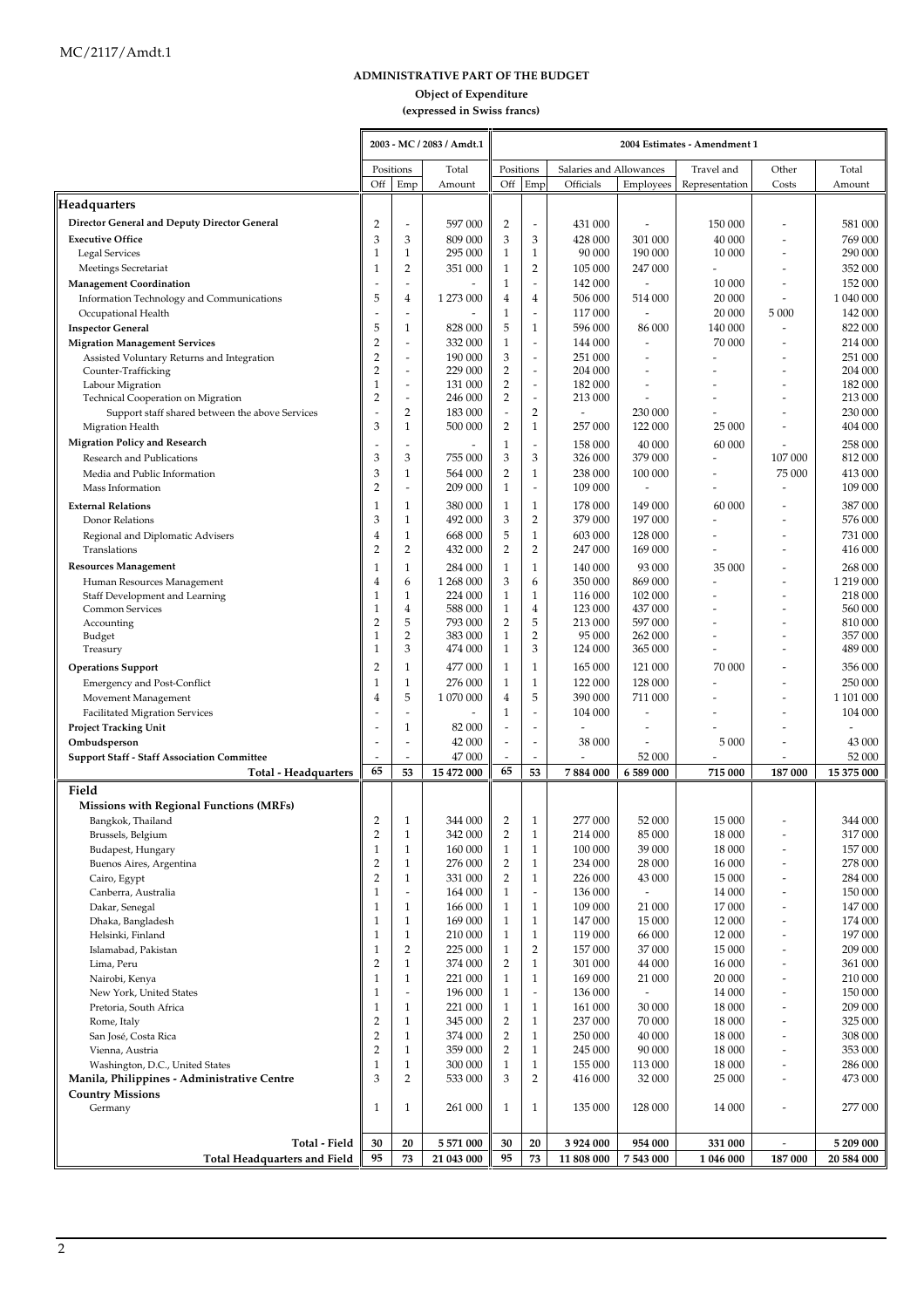### **(expressed in Swiss francs) ADMINISTRATIVE PART OF THE BUDGET Object of Expenditure**

|                                                                                |                          |                          | 2003 - MC / 2083 / Amdt.1<br>2004 Estimates - Amendment 1 |                          |                          |                         |                          |                          |           |            |
|--------------------------------------------------------------------------------|--------------------------|--------------------------|-----------------------------------------------------------|--------------------------|--------------------------|-------------------------|--------------------------|--------------------------|-----------|------------|
|                                                                                | Positions                |                          | Total                                                     | Positions                |                          | Salaries and Allowances |                          | Travel and               | Other     | Total      |
|                                                                                | Off                      | Emp                      | Amount                                                    | Off                      | Emp                      | Officials               | Employees                | Representation           | Costs     | Amount     |
| <b>Other Staff Benefits</b>                                                    |                          |                          |                                                           |                          |                          |                         |                          |                          |           |            |
| Post Adjustment                                                                |                          | $\overline{a}$           | 3 032 000                                                 | ÷,                       | $\overline{a}$           | 4 101 000               |                          |                          |           | 4 101 000  |
| Contribution to Provident Fund                                                 | $\overline{\phantom{a}}$ | $\overline{a}$           | 3875000                                                   | $\overline{a}$           | L,                       | 2 864 000               | 1 0 19 0 00              |                          |           | 3 883 000  |
| Travel on Appointment or Transfer                                              | $\overline{\phantom{a}}$ | $\overline{a}$           | 345 000                                                   | $\overline{a}$           | $\overline{\phantom{a}}$ | 345 000                 |                          |                          |           | 345 000    |
| <b>Installation Grant</b>                                                      |                          | $\overline{a}$           | 295 000                                                   | $\overline{\phantom{a}}$ | $\overline{a}$           | 295 000                 |                          |                          |           | 295 000    |
| <b>Education Grant</b>                                                         |                          | $\overline{a}$           | 1 145 000                                                 | $\overline{\phantom{a}}$ | $\overline{\phantom{a}}$ | 1 183 000               |                          |                          |           | 1 183 000  |
| Home Leave                                                                     |                          | $\overline{a}$           | 221 000                                                   | $\overline{a}$           | $\overline{a}$           | 236 000                 |                          |                          |           | 236 000    |
| <b>Terminal Emoluments</b>                                                     |                          | $\overline{a}$           | 620 000                                                   | $\overline{\phantom{a}}$ | $\overline{\phantom{a}}$ | 620 000                 | $\overline{a}$           |                          | ż.        | 620 000    |
| <b>Total - Other Staff Benefits</b>                                            |                          | L,                       | 9 533 000                                                 |                          | L,                       | 9 644 000               | 1 019 000                | L,                       |           | 10 663 000 |
| Total - Staff Salaries, Benefits                                               | 95                       | 73                       | 30 576 000                                                | 95                       | 73                       | 21 452 000              | 8 562 000                | 1 046 000                | 187 000   | 31 247 000 |
| <b>Travel and Representation</b>                                               |                          |                          |                                                           |                          |                          |                         |                          |                          |           |            |
| <b>COMMUNICATIONS</b>                                                          |                          |                          |                                                           |                          |                          |                         |                          |                          |           |            |
| Electronic Mail                                                                |                          | $\overline{\phantom{a}}$ | 565 000                                                   | $\overline{a}$           |                          |                         |                          |                          | 565 000   | 565 000    |
| Telephone                                                                      |                          | $\overline{a}$           | 245 000                                                   | $\overline{\phantom{a}}$ | ä,                       |                         |                          |                          | 245 000   | 245 000    |
| Facsimile                                                                      |                          | $\overline{a}$           | 80 000                                                    | $\sim$                   | Ĭ.                       |                         |                          | $\overline{a}$           | 80 000    | 80 000     |
| Postage                                                                        |                          | L.                       | 150 000                                                   | $\overline{a}$           | J.                       |                         | ÷.                       | ÷.                       | 150 000   | 150 000    |
| <b>Total - Communications</b>                                                  | $\overline{a}$           | $\overline{a}$           | 1 040 000                                                 | $\overline{a}$           | L,                       | L.                      | ÷.                       | ÷.                       | 1 040 000 | 1 040 000  |
| <b>GENERAL OFFICE</b>                                                          |                          |                          |                                                           |                          |                          |                         |                          |                          |           |            |
| Amortization, Rental and Maintenance of Premises                               | ÷,                       | $\overline{a}$           | 1 268 000                                                 | $\overline{\phantom{a}}$ |                          |                         |                          |                          | 1 268 000 | 1 268 000  |
| Purchase and Maintenance of Office Equipment and Furniture                     |                          | $\overline{\phantom{a}}$ | 358 000                                                   | $\overline{a}$           |                          |                         |                          |                          | 358 000   | 358 000    |
| Purchase and Maintenance of IT/EDP Equipment                                   | $\overline{\phantom{a}}$ | $\overline{\phantom{a}}$ | 1 557 000                                                 | $\overline{a}$           |                          |                         |                          | ٠                        | 1713000   | 1713000    |
| Office Supplies, Printing and Other Services                                   |                          | $\overline{a}$           | 280 000                                                   | $\overline{\phantom{a}}$ |                          |                         |                          |                          | 280 000   | 280 000    |
| <b>Total - General Office</b><br><b>CONTRACTUAL SERVICES</b>                   | $\sim$                   | $\overline{a}$           | 3 463 000                                                 | $\overline{a}$           | L,                       |                         | $\overline{a}$           | ÷.                       | 3 619 000 | 3 619 000  |
|                                                                                | $\overline{\phantom{a}}$ | $\overline{\phantom{a}}$ | 80 000                                                    | $\overline{\phantom{a}}$ | L,                       |                         |                          |                          | 80 000    | 80 000     |
| External Audit                                                                 |                          | ÷,                       | 600 000                                                   | $\overline{\phantom{a}}$ | Ĭ.                       |                         |                          |                          | 600 000   | 600 000    |
| <b>Staff Training</b><br>Consultants                                           |                          | L,                       | 100 000                                                   | $\overline{a}$           | ä,                       | 100 000                 |                          |                          |           | 100 000    |
|                                                                                |                          | $\overline{\phantom{a}}$ | 409 000                                                   | $\overline{a}$           | ٠                        |                         | $\overline{\phantom{a}}$ | $\overline{\phantom{a}}$ | 409 000   | 409 000    |
| Insurance, Bank charges, Security, etc.<br><b>Total - Contractual Services</b> |                          |                          | 1 189 000                                                 |                          | $\overline{a}$           | 100 000                 |                          |                          | 1 089 000 | 1 189 000  |
|                                                                                |                          |                          |                                                           |                          |                          |                         |                          |                          |           |            |
| <b>GOVERNING BODY SESSIONS</b><br><b>IOM</b> Meetings                          |                          |                          |                                                           |                          |                          |                         |                          |                          |           |            |
| Salaries                                                                       | ٠.                       | $\overline{\phantom{a}}$ | 320 000                                                   | $\sim$                   |                          |                         | 290 000                  |                          | 30 000    | 320 000    |
| Documentation                                                                  |                          | L,                       | 30 000                                                    | $\overline{\phantom{a}}$ | ÷,                       |                         |                          |                          | 30 000    | 30 000     |
|                                                                                |                          | ÷                        | 55 000                                                    | $\overline{a}$           | ÷                        |                         |                          | ÷                        | 55 000    | 55 000     |
| Rental of Space, Equipment, etc.<br><b>Total - Governing Body Sessions</b>     |                          | $\overline{\phantom{a}}$ | 405 000                                                   | $\sim$                   | $\overline{a}$           |                         | 290 000                  | $\overline{a}$           | 115 000   | 405 000    |
|                                                                                | $\overline{\phantom{a}}$ |                          |                                                           |                          |                          |                         |                          |                          |           |            |
| <b>GRAND TOTAL</b>                                                             | 95                       | 73                       | 36 673 000                                                | 95                       | 73                       | 21 552 000              | 8 8 5 2 0 0 0            | 1 046 000                | 6 050 000 | 37 500 000 |

| <b>Anticipated Cost and Statutory Increases</b>              | (225000) |
|--------------------------------------------------------------|----------|
| Cost increase - Purchase and maintenance of IT/EDP equipment | (156000) |

**TOTAL BUDGET** 

**37 119 000**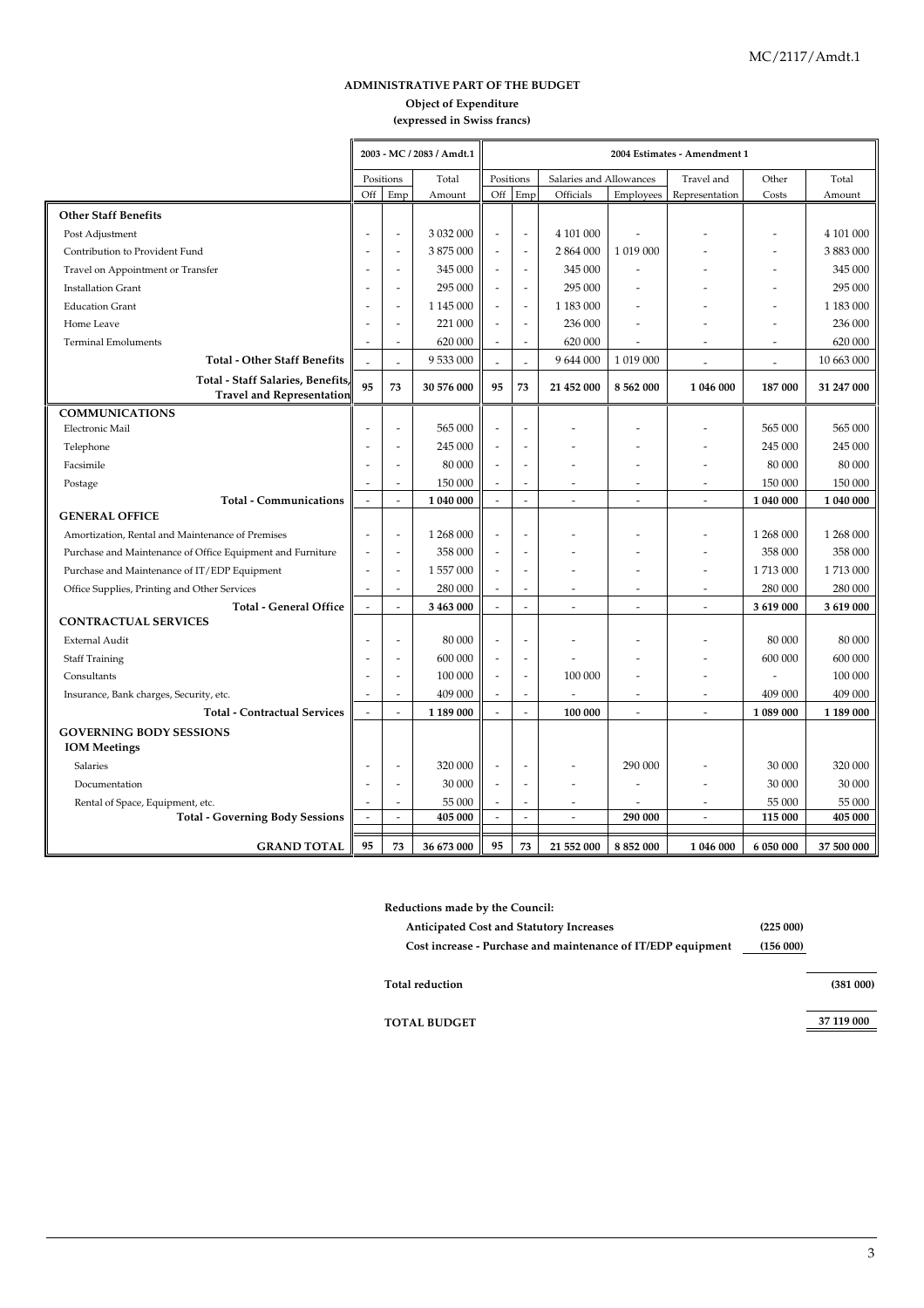#### **SCALE OF ASSESSMENT AND CONTRIBUTIONS (expressed in Swiss francs)**

|                                  | 2003       | 2003          | 2004       | 2004          |
|----------------------------------|------------|---------------|------------|---------------|
| <b>MEMBER STATES</b>             | Assessment | Contributions | Assessment | Contributions |
|                                  | Scale %    |               | Scale %    | (Amendment 1) |
| Albania                          | 0.040      | 14 3 93       | 0.040      | 14 6 43       |
| Algeria                          | 0.080      | 28 7 8 7      | 0.078      | 28 5 54       |
| Angola                           | 0.040      | 14 3 9 3      | 0.040      | 14 643        |
| Argentina                        | 1.304      | 469 226       | 1.078      | 394 630       |
| Armenia                          | 0.040      | 14 3 93       | 0.040      | 14 643        |
| Australia                        | 1.845      | 663 897       | 1.810      | 662 597       |
|                                  | 1.074      |               |            | 385 844       |
| Austria                          |            | 386 463       | 1.054      |               |
| Azerbaijan                       | 0.040      | 14 3 93       | 0.040      | 14 6 43       |
| Bangladesh                       | 0.040      | 14 3 93       | 0.040      | 14 643        |
| Belgium                          | 1.281      | 460 949       | 1.256      | 459791        |
| Belize                           | 0.040      | 14 3 93       | 0.040      | 14 643        |
| Benin                            | 0.040      | 14 3 93       | 0.040      | 14 643        |
| Bolivia                          | 0.040      | 14 3 93       | 0.040      | 14 643        |
| Bulgaria                         | 0.040      | 14 3 93       | 0.040      | 14 6 43       |
| Burkina Faso                     | 0.040      | 14 3 93       | 0.040      | 14 6 43       |
| Cambodia                         | 0.040      | 14 3 93       | 0.040      | 14 6 43       |
| Canada                           | 2.902      | 1 044 243     | 2.845      | 1 041 486     |
| Cape Verde                       | 0.040      | 14 3 9 3      | 0.040      | 14 643        |
| Chile                            | 0.211      | 75 9 25       | 0.236      | 86 394        |
| Colombia                         | 0.193      | 69 4 48       | 0.224      | 82 001        |
| Congo                            | 0.040      | 14 3 93       | 0.040      | 14 643        |
| Costa Rica                       | 0.040      | 14 3 93       | 0.040      | 14 643        |
| Côte d'Ivoire                    | 0.040      | 14 3 93       | 0.040      | 14 6 43       |
| Croatia                          | 0.044      | 15833         | 0.044      | 16 107        |
| Cyprus                           | 0.043      | 15 473        | 0.043      | 15741         |
| Czech Republic                   | 0.194      | 69808         | 0.226      | 82733         |
| Democratic Republic of the Congo | 0.040      | 14 3 9 3      | 0.040      | 14 643        |
| Denmark                          | 0.850      | 305 860       | 0.833      | 304 941       |
| Dominican Republic               | 0.040      | 14 3 93       | 0.040      | 14 643        |
| Ecuador                          | 0.040      | 14 3 93       | 0.040      | 14 6 43       |
| Egypt                            | 0.092      | 33 105        | 0.091      | 33 313        |
| El Salvador                      | 0.040      | 14 3 93       | 0.040      | 14 643        |
| Finland                          | 0.592      | 213 023       | 0.581      | 212 690       |
| France                           | 7.331      | 2 637 956     | 7.191      | 2 632 452     |
| Gambia                           | 0.040      | 14 3 93       | 0.040      | 14 6 43       |
| Georgia                          | 0.040      | 14 3 93       | 0.040      | 14 643        |
| Germany                          | 11.076     | 3 985 542     | 10.864     | 3 977 049     |
| Greece                           | 0.611      | 219 860       | 0.600      | 219 646       |
| Guatemala                        | 0.040      | 14 3 93       | 0.040      | 14 6 43       |
| Guinea                           | 0.040      | 14 3 93       | 0.040      | 14 643        |
| Guinea-Bissau                    | 0.040      | 14 3 93       | 0.040      | 14 6 43       |
| Haiti                            | 0.040      | 14 3 93       | 0.040      | 14 643        |
| Honduras                         | 0.040      | 14 3 93       | 0.040      | 14 643        |
| Hungary                          | 0.137      | 49 297        | 0.134      | 49 054        |
| Iran (Islamic Republic of)       | 0.266      | 95716         | 0.303      | 110 921       |
| Ireland                          | 0.335      | 120 545       | 0.327      | 119 707       |
| Israel                           | 0.471      | 169 483       | 0.462      | 169 127       |
| Italy                            | 5.742      | 2 066 177     | 5.633      | 2 062 106     |
|                                  | 19.669     | 7 077 609     | 19.516     | 7 144 338     |
| Japan                            |            |               |            |               |
| Jordan                           | 0.040      | 14 3 93       | 0.040      | 14 643        |
| Kazakhstan                       | 0.040      | 14 3 93       | 0.040      | 14 643        |
| Kenya                            | 0.040      | 14 3 93       | 0.040      | 14 643        |
| Kyrgyzstan                       | 0.040      | 14 3 93       | 0.040      | 14 643        |
| Latvia                           | 0.040      | 14 3 9 3      | 0.040      | 14 6 43       |

continued on next page